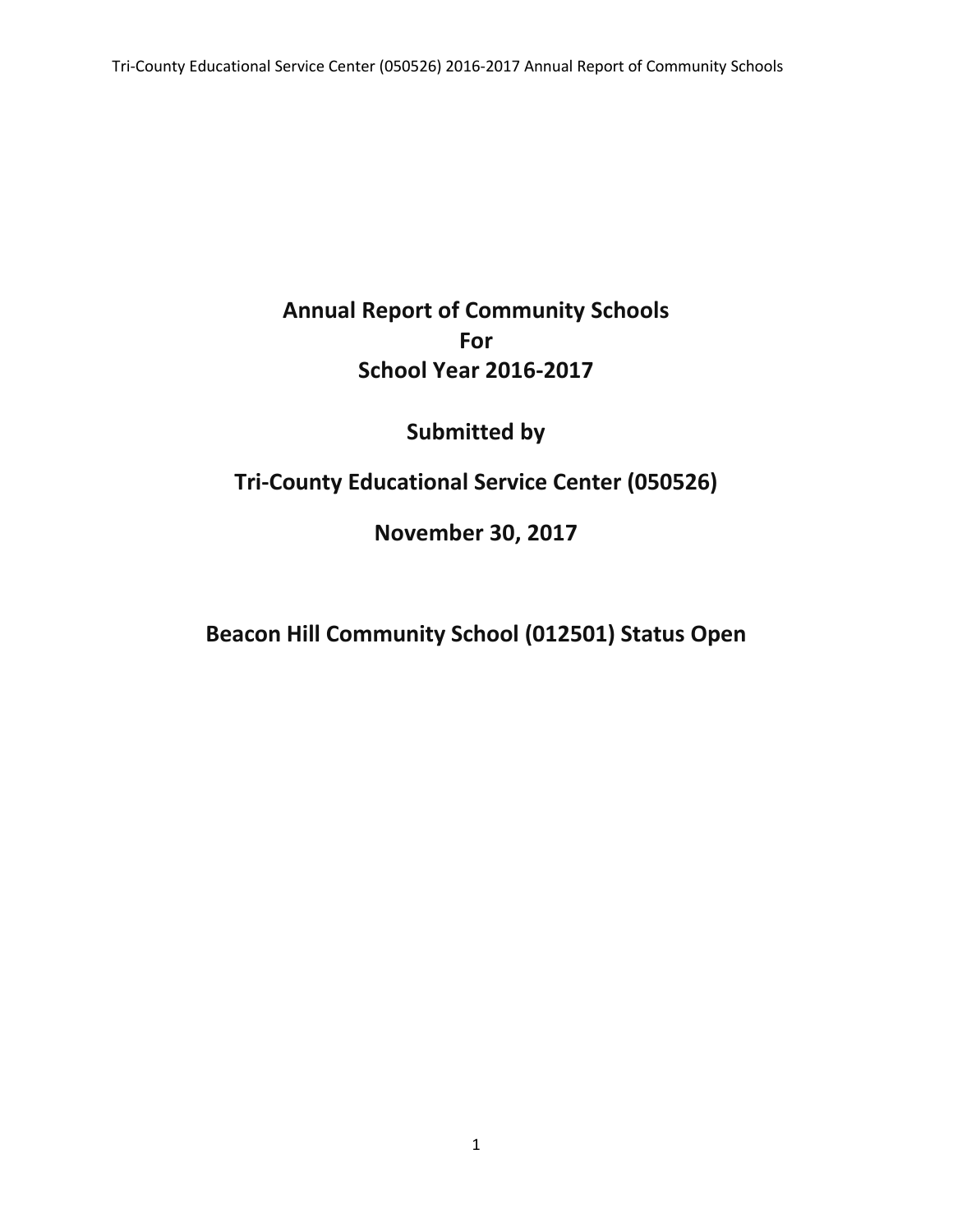#### **OVERVIEW**

The mission of the Tri-County Educational Service Center (TCESC-IRN #050526) is to lead all individuals and agencies impacted by the services of the Educational Service Center through the 21st Century by providing innovative and quality services which meet changing individual and collective needs. As a part of those collective needs was the recognition that regular school programs may not be appropriate for all students and that certain students may need special programs to help them overcome attendance, academic, and/or behavioral problems.

As part of fulfilling the mission TCESC provides sponsorship for three (3) Conversion Community Schools in the tricounty area; two (2) of which are designated as Drop Out Prevention Recovery (DOPR) and one (1) which targets services for at-risk student in grades 7-12 who have been unable to achieve a high school diploma in the traditional school setting and/or whose cultural beliefs limit participation in public education beyond a certain grade level.

These three (3) schools are the Ashland County Community Academy (ACCA-IRN 009971- DOPR) in Ashland County, Beacon Hill Community School (BHCS-IRN #012501) and Liberty Preparatory School (IRN#013962-DOPR) in Wayne County.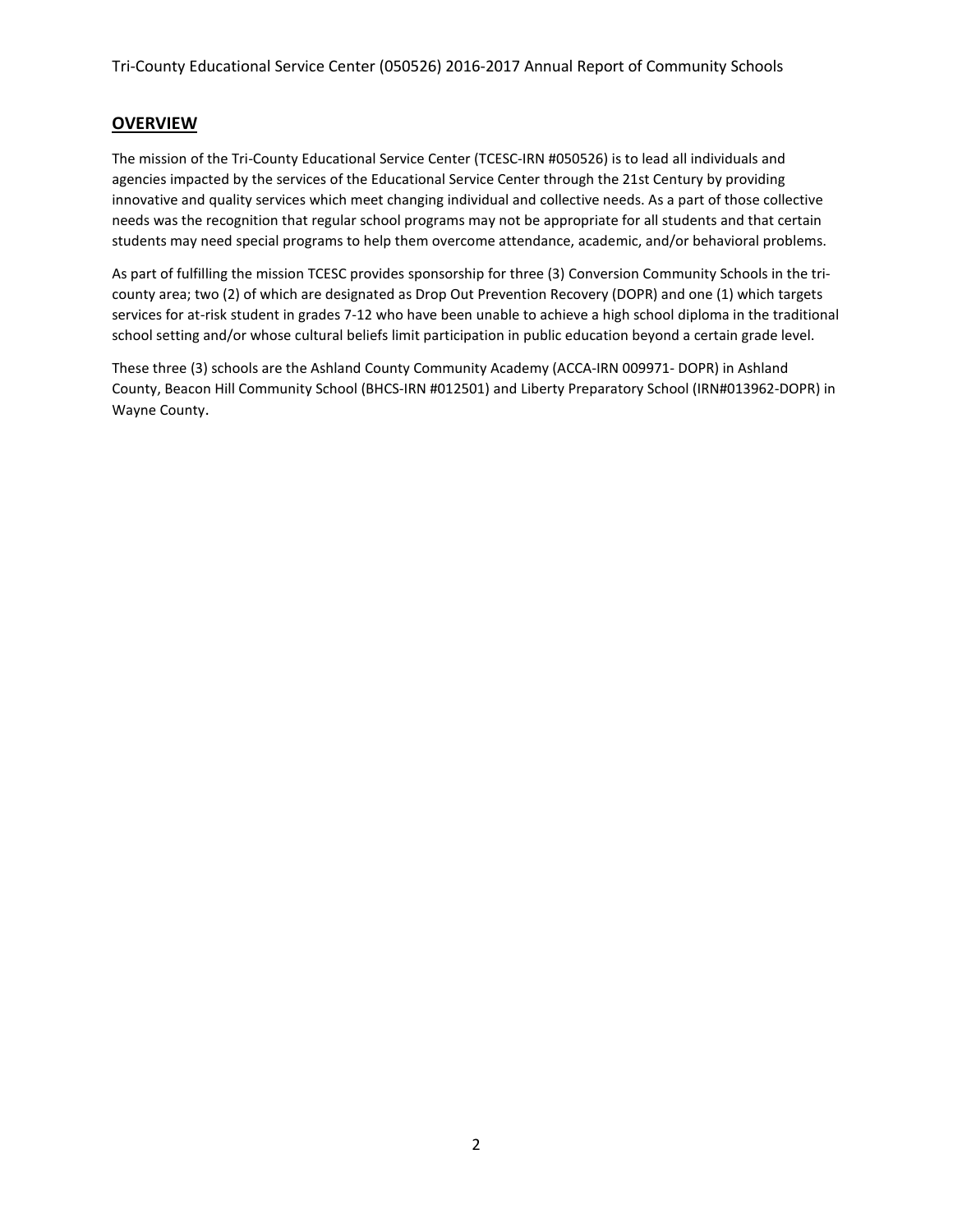#### **BEACON HILL COMMUNITY ACADEMY IRN 012501**

#### **MISSION STATEMENT**

The mission of the Beacon Hill Community School is to provide a pathway for life-long career/educational pursuits and employment opportunities.

#### **OVERVIEW OF SCHOOL**

The Beacon Hill Community School (BHCS) is a site-based, conversion community school sponsored by the Tri-County Educational Service Center (TCESC). BHCS is located at 10470Winesburg Road, Dundee, Ohio 44659 (Wayne County).

The School Leader is Bradley A. Herman, and the Treasurer is Sandy Hadsell. Educational programming and services are available for students in grades 7-12, particularly those who have been unable to achieve a high school diploma in the traditional school setting and/or whose cultural beliefs limit participation in public education beyond a certain grade level.

2016-2017 was the School's fifth full year of operation.

BHCS contracts services for special education and student testing through the Tri-County ESC, food services through Southeast Local Schools (Wayne County), and technology services through the Tri-County Computer Services Association. Community partners include: Lighthouse of Hope, Spring Haven Counseling Center, Mount Eaton Business Association, and Wayne County Workforce Innovation Network (WIN).

It should be noted that Beacon Hill was established as a Conversion Community School whose purpose was to fill a gap in formal education for an underserved population in the Southeast Local School District in Wayne County, which had resulted from the elimination of specially designed middle school units in Southeast Local.

This group was comprised of students from the surrounding Amish and Mennonite communities and their formal education generally concluded at the end of grade six at which time they withdraw to Home School or at the end of grade eight when they invoked Yoder vs. Wisconsin and leave school entirely.

In this instance many students were staying in school through grade eight enrolling in the special middle school units in which their communities saw merit. Once the courses were no longer offered the majority left after grade six, this creating an underserved population.

Beacon Hill was established in to support this population and other at-risk students by providing them with the opportunity for at least two more, and in some cases, six more years of formal education. At this time 90% of the Beacon Hill enrollment is from the surrounding Amish and Mennonite Communities, but all of the students entering Beacon Hill in grade seven do complete grades seven and eight, and a relatively small number move forward. However, with the focus on academics being rather rigorous these students have a tendency to drop out at the end of grades nine, ten, or eleven, which is totally acceptable within their community and supported by Yoder vs. Wisconsin; unfortunately, they are considered drop outs. This situation does and will continue to have a negative effect on the school's graduation rate.

#### **ACADEMIC PERFORMANCE**

Beacon Hill improved in all areas of the State Report Card Indicators MET improved from an F to a D. Performance Index improved from a D to a C. Component grade went from a D to a C. Progress improved from an F to a B.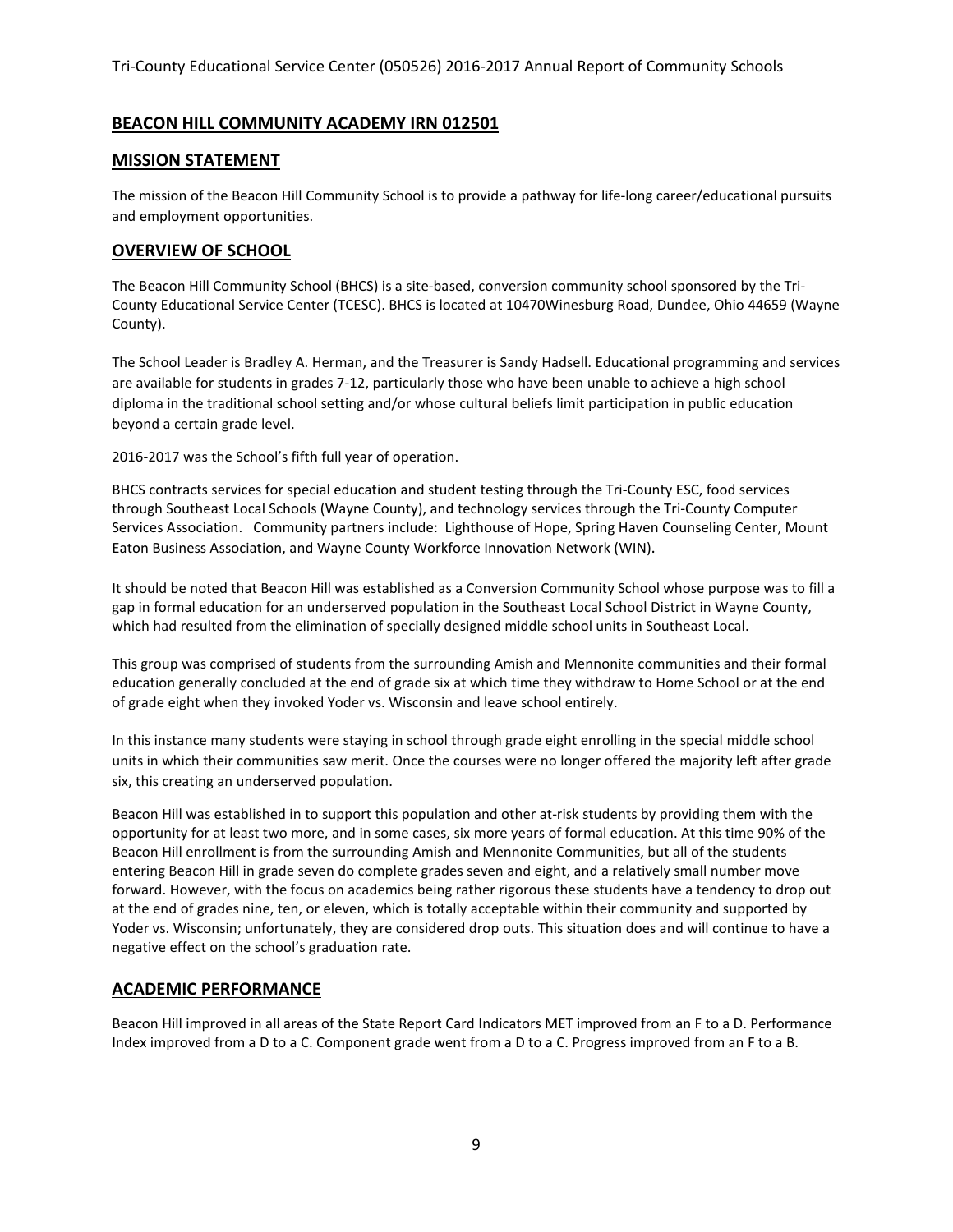#### Tri-County Educational Service Center (050526) 2016-2017 Annual Report of Community Schools

One (1) Superintendent, eight (8) staff members, which included six (6) teachers with HQT status and two(2) HQT classified staff members, provided traditional classroom instruction as well as monitoring supplemental online curriculum.

The School uses OdysseyWare to provide supplemental online curriculum. A blended curriculum design and delivery provided students with individualized pathways for graduation from high school to life-long career/educational pursuits and employment opportunities.

The staff continued a curriculum audit to assure alignment with the Ohio Learning Standards*.* 

The staff trained and implemented *i-Ready* to provide diagnostic testing in Reading and Math as well as individualized supplemental learning for students.

The goal for the School is to ensure that all students will attain an Ohio high school diploma. To achieve this standard of success, the following objectives were established: (1) All students will complete one or more graduation requirements leading to an Ohio high school diploma, (2) Students will successfully pass one or more parts of the mandated Ohio Graduation Test (OGT), (3) the School will provide opportunities for students to obtain the requisite knowledge and skills that will enable them to become productive citizens, and (4) the School will ensure that the social, emotional, and educational needs of all students will be addressed.

Objective 1: All students will complete one or more graduation requirements leading to an Ohio high school diploma. Based on an analysis of high school course completions, all students (students enrolled as of last day of school) completed at least 2.5 credit toward graduation. These same students accounted for 54.5 total credits (average of over 4.95 credits per student) earned by the end of the 2016-17 school year.

Objective 2: Students will successfully pass one or more parts of the mandated Ohio Graduation Test (OGT). All students on the OGT path completed and passed all five sections of the Ohio Graduation Test (OGT). Students on the new State Assessment path also made adequate progress towards graduation with their testing results. Students taking the State Assessments averaged over 7.75 points earned towards graduation. Every tested student earned at least 5 points towards graduation. Four students took the ACT. The high score was 30 and the average score was 25.

Objective 3: The School will provide opportunities for students to obtain the requisite knowledge and skills that will enable them to become productive citizens. During the 2015-16 school year, all middle school students (grades 7 and 8) were required to complete eight hours of community service. Students documented their community service hours throughout the year and submitted a verification sheet by April 30, 2017. High school students were also afforded the opportunity to complete community service and work experience in accordance with their individual graduation plans and academic goals. High School students also participated in Manufacturing Day sponsored by the Wayne County Workforce Innovation Network (WIN). All students visited, toured, and learned about the career opportunities at P.Graham Dunn.

On opening day of the 2016-17 SY 67 students were enrolled; during the school year three (3) students withdrew: one (1) student as "over 18 not attending, one (1), and one (1) enrolled in another school. One (1) additional  $7<sup>th</sup>$  grade student enrolled during the year to make a net of 65 students enrolled at the end of the school year. One (1) student graduated from High School...

| <b>Enrollment</b> |         |         |         | <b>Attendance</b> |         |         |         |
|-------------------|---------|---------|---------|-------------------|---------|---------|---------|
| 2013-14           | 2014-15 | 2015-16 | 2016-17 | 2013-14           | 2014-15 | 2015-16 | 2016-17 |
| 77                | 76      | 74      | 65      | 97.5%             | 97.4%   | 97.4%   | 97.4%   |

Enrollment and Attendance Rates have remained consistent over the past 4 years.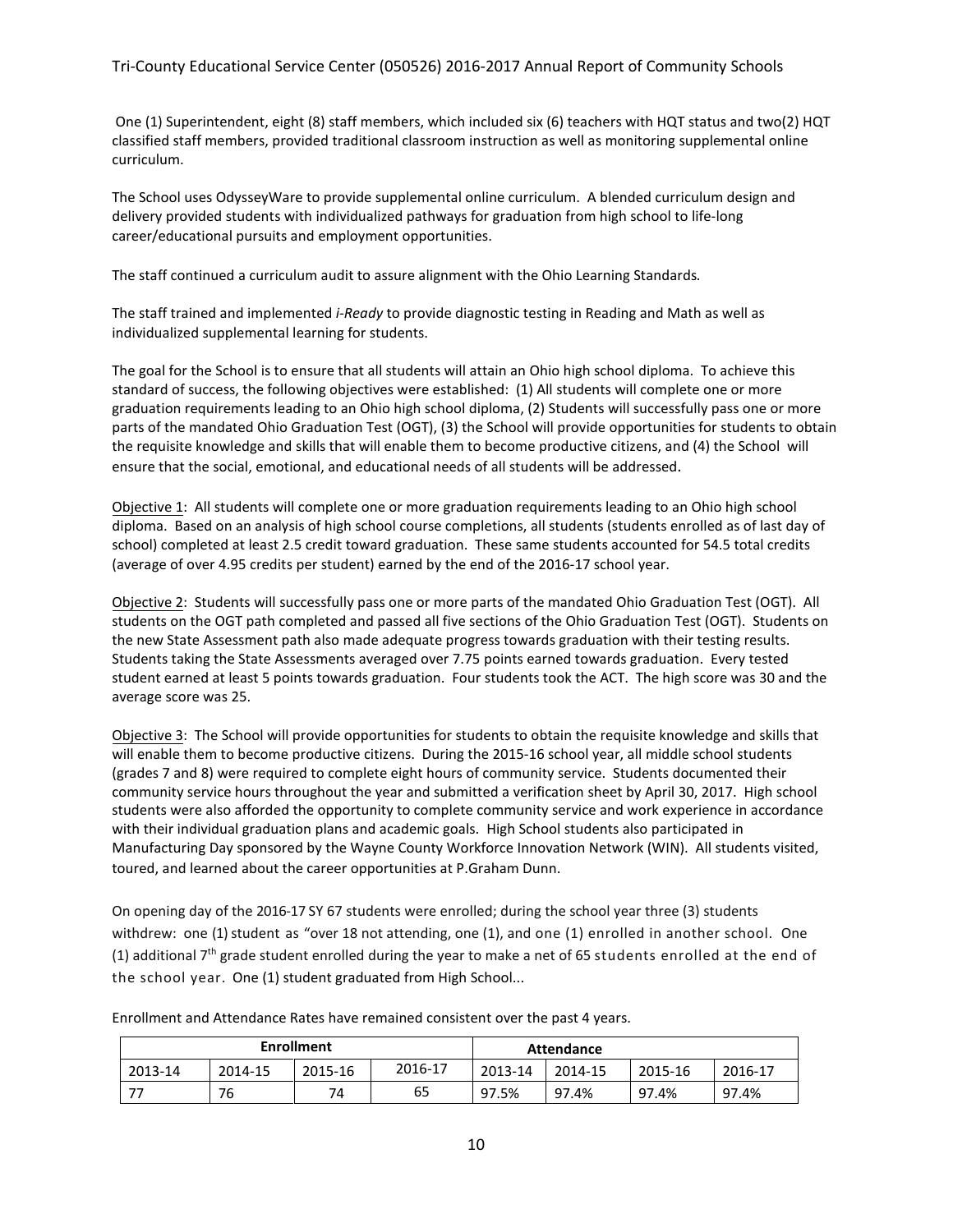The Sponsor gives the school an Academic Performance rating of a "B+ "citing the steady enrollment and high attendance rates over four years and as well as implementing an plan which increased performance in all areas on the 2017 Report Card.

The school has met its Academic Performance level

#### **FISCAL PERFORMANCE**

The School's treasurer is properly licensed and bonded and has completed all Fiscal Reporting (State and Federal) for FY17 in a timely and accurate manner.

The treasurer provided written monthly financial reports to the Governing Authority (GA) and the School's Sponsor. The reports were reviewed and taken into consideration to provide appropriate governance and technical assistance.

Fiscal reviews show that the School has no outstanding debt and has about a 12-months of cash on hand for operations. The School has \$30,000 in CDs as a reserve for FTE adjustments. Five-Year Histories show cash balance improvements made over the years.

|             | <b>General Fund Balance</b> | <b>All Funds Balance</b> |         |  |  |
|-------------|-----------------------------|--------------------------|---------|--|--|
| <b>FY13</b> | 1,888                       |                          | 8,705   |  |  |
| <b>FY14</b> | 15,914                      |                          | 36,842  |  |  |
| <b>FY15</b> | 73,483                      |                          | 107,751 |  |  |
| <b>FY16</b> | 57,925                      |                          | 117,786 |  |  |
| <b>FY17</b> | 87,799                      |                          | 135,149 |  |  |

|             | <b>General Fund Revenue</b> | <b>General Fund</b><br><b>Expenses</b> | <b>All Funds Revenue</b> | <b>All Funds Expenses</b> |
|-------------|-----------------------------|----------------------------------------|--------------------------|---------------------------|
| <b>FY13</b> | 426,203                     | 424,703                                | 517,711                  | 526,376                   |
| <b>FY14</b> | 490,952                     | 476,926                                | 580,635                  | 552,497                   |
| <b>FY15</b> | 483,338                     | 425,772                                | 625,992                  | 555,085                   |
| <b>FY16</b> | 474.980                     | 490,539                                | 652,541                  | 642,506                   |
| <b>FY17</b> | 474,197                     | 444,323                                | 622,925                  | 605,509                   |

The School's financial goal is to provide appropriate and adequate educational opportunities with the funding it receives.

Financial planning and financial stability is quite different with community schools than with traditional schools, as there is no tax base to rely on. The primary source of revenue is State Foundation Funding based on student FTE which varies as enrollment numbers vary; however, the School's enrollment has remained consistent. The School also receives some federal funding, as well as local support.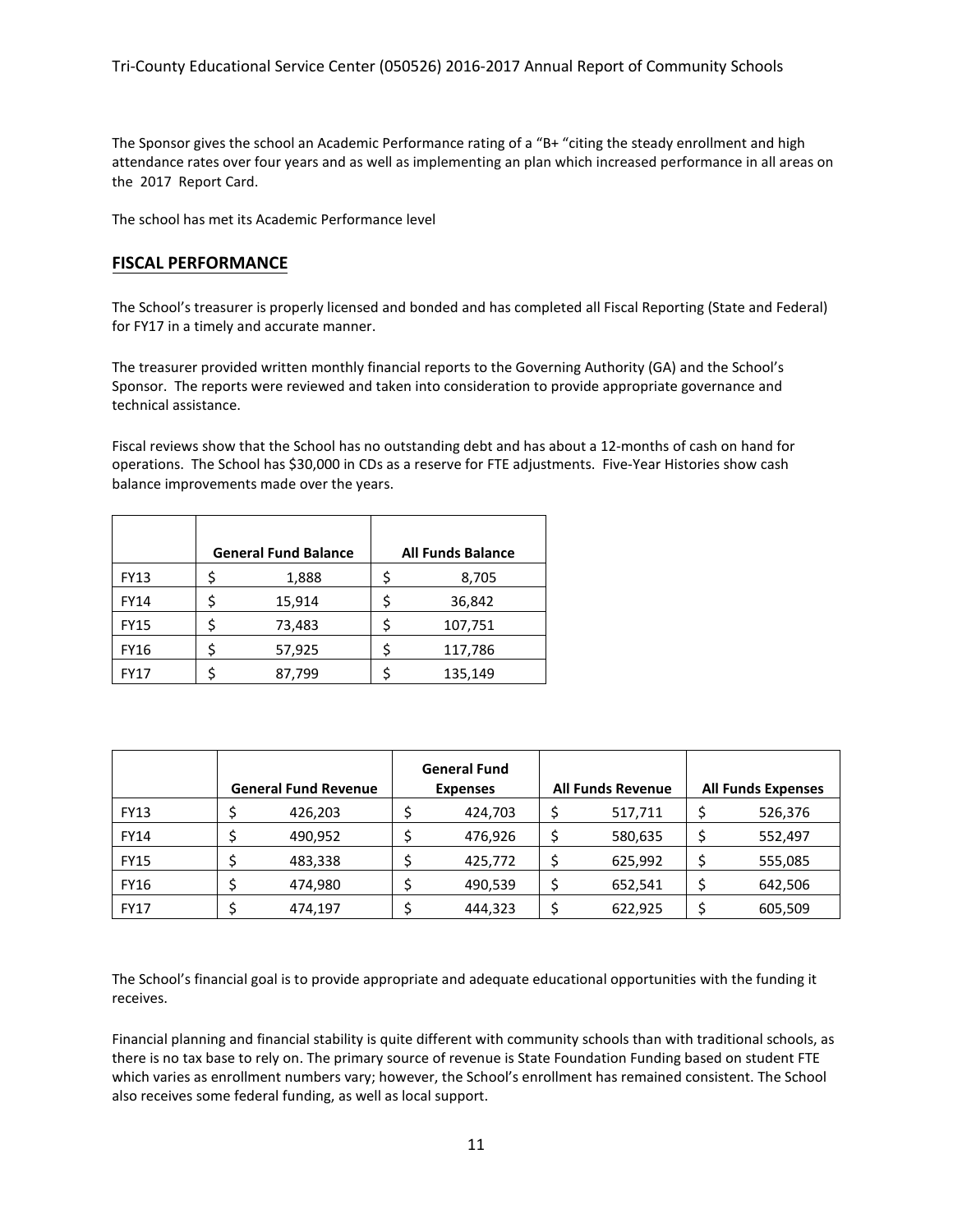The School's major expenses are staffing and facilities. The past two years have seen major increases in legal fees and auditing fees brought on by legislative mandates. The School would like to see expanded facilities, but are utilizing what they can afford in their current location.

The School's treasurer and superintendent review the budget at least quarterly and make recommendations to the Governing Authority based on current and projected enrollment numbers.

The School appears to be healthier financially than it was three (3) years ago. As long as enrollment numbers remain strong, the finances can be strong with continuing proper fiscal management.

The School enrollment has remain consistent over the past three years as demonstrated by opening day enrollments by grade level.

| 3-Year Opening Day Enrollments By Grade Level |           |           |         |  |  |  |  |
|-----------------------------------------------|-----------|-----------|---------|--|--|--|--|
| Grade                                         | 2014-2015 | 2015-2016 | 2016-17 |  |  |  |  |
|                                               | 30        |           |         |  |  |  |  |
|                                               |           | つく        |         |  |  |  |  |
|                                               |           |           |         |  |  |  |  |
|                                               |           |           |         |  |  |  |  |
|                                               |           |           |         |  |  |  |  |
|                                               |           |           |         |  |  |  |  |

The Sponsor rates the School's Fiscal Performance an "A" based on the treasurer's accurate and extensive financial reporting to the GA Board and prompt response to questions of the GA and Sponsor. The funds are well-managed and collaboration between the GA and the Treasurer is excellent.

The School has met its Fiscal Performance Level.

#### **ORGANIZATION AND OPERATIONS**

The Beacon Hill Community School Governing Board is comprised of five (5) Board members who represented local businesses, education and community members. Members include Wayne Shelter, woodworking shop manager for local business, Roger Chenevey retired educator and sales manager, Andrew Yoder business owner, Marvin Yoder, business owner and Jeremy Chupp member of ministry.

All Board members, the superintendent, and the treasurer completed Public Records and Sunshine Law Training, submitted background checks, and Disclosure and Conflict of Interest statements.

Auditor Verification of Findings was conducted for each member of the Board, the superintendent, and the treasurer with no findings for recovery found.

The Board met on a monthly basis and reviewed school finances each month and carefully monitored the school's progress in attaining its goals. The BHCS Board employed a licensed school Treasurer who provided financial reports, which were reviewed and taken into consideration along with educational and policy endeavors to provide appropriate governance for school improvements and extended learning opportunities.

The Superintendent provided the Board with an update on the school's curriculum audit to align with the Ohio Learning Standards. The Board, along with various stakeholders, engaged in strategic planning to define the vision for Beacon Hill's future. They identified facilities, specifically additional academic space, transportation and food service. The Board and Administration continued to explore various avenues to address these priority areas.